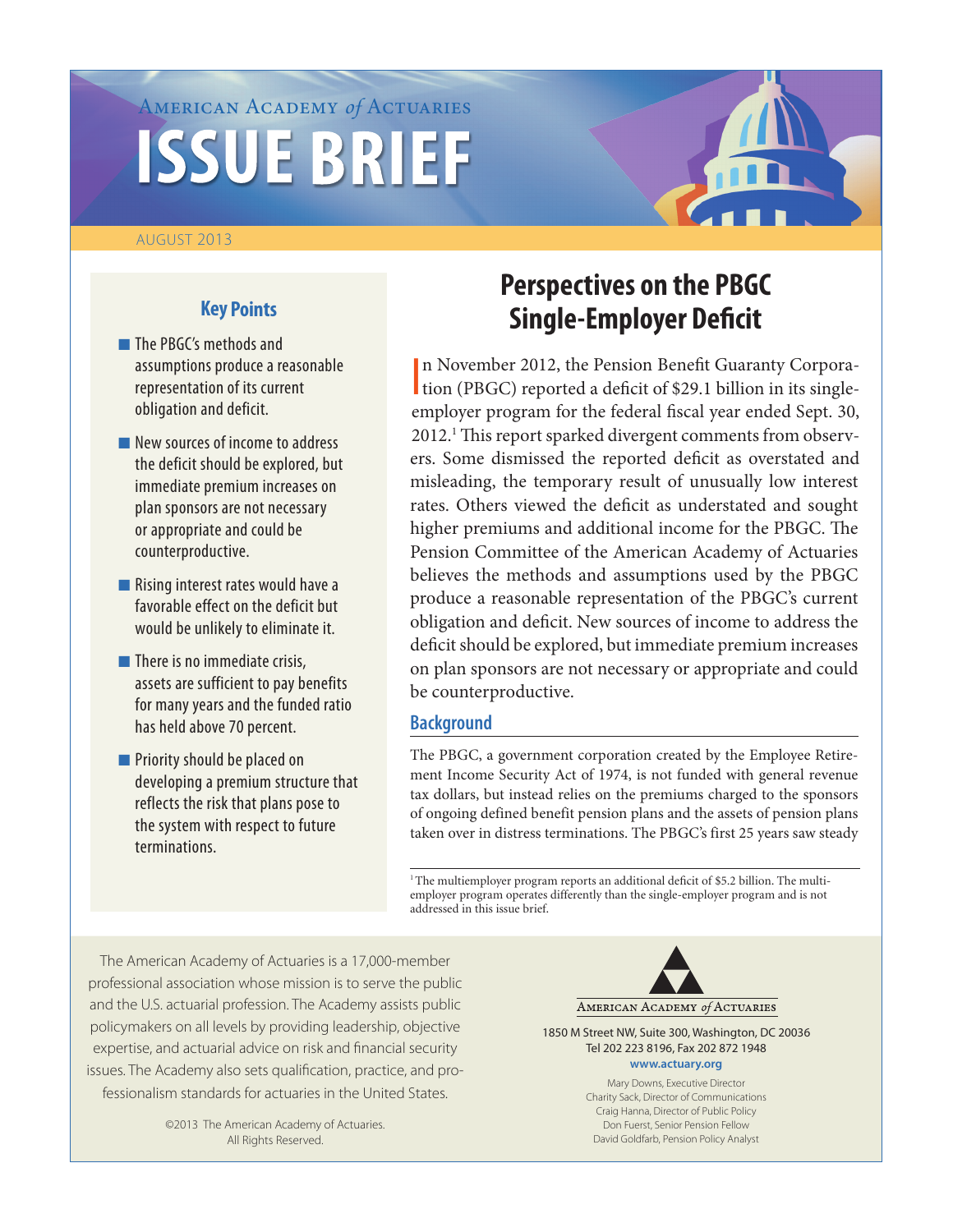

Source: PBGC Annual Reports, 1980–2012

growth of assets and sporadic growth of liabilities. The program accumulated a reported deficit of \$3.8 billion by 1986, and then recovered in the next decade to reach a surplus position of almost \$10 billion in 2000. But experience soured during the past decade, with liabilities growing much more rapidly than assets as distress terminations of several substantial plans saddled the PBGC with large unfunded liabilities. Congress enacted the Pension Protection Act of 2006 partly to require plans to fund toward solvency levels that would lessen the risk exposure to the PBGC. However, the stock market decline of 2007–09 and the continuing decline in interest rates have helped cause liabilities to grow faster than assets, despite relatively few major distress terminations since mid-decade.

#### **The Reported Deficit**

The PBGC's reported deficit is the difference between its assets and liabilities on Sept. 30, the last day of the

federal fiscal year. The value of the assets is not in question. In general, these are reported at fair market value each year as of Sept. 30. Assets in 2012 totaled about \$83 billion. The PBGC's investment policy,<sup>2</sup> recently revised in May 2011, calls for a target fixed-income allocation of 70 percent with equity and other non-fixed income assets comprising the other 30 percent. The actual allocation was quite close to the target as of Sept. 30, 2012.

Disputes arise over the PBGC's measurement of liabilities, which reached \$112 billion in 2012. The bulk of this liability consists of the present value of future pension benefits to be paid to the participants of the pension plans the PBGC has taken over.<sup>3</sup> The current value is dependent upon the assumptions made in estimating and discounting future benefits. Current value is particularly sensitive to how the future benefits are discounted for the time value of money.

After the PBGC assumes control of a pension plan, it determines the benefit due to each participant.

<sup>2</sup> "The investment policy objective is to maximize total return within a prudent risk framework that incorporates PBGC's fixed obligations and asset composition of potential trusteed plans." – PBGC's FY 2012 Annual Report. <sup>3</sup> A relatively small amount in 2012, less than 2%, is included for plans deemed highly likely to terminate in the near future. These plans

are referred to as "probable terminations."

Members of the Pension Committee include: Michael F. Pollack (Chairperson), MAAA, FSA, FCA, EA; Ellen L. Kleinstuber (Vice Chairperson), MAAA, FSA, FCA, MSPA, EA; Margaret Berger, MAAA, FSA, FCA, EA; Bruce Cadenhead, MAAA, FSA, FCA, EA; Charles Clark, MAAA, ASA, EA; Timothy Geddes, MAAA, FSA, FCA, EA; William Hallmark, MAAA, ASA, FCA, EA; Scott Hittner, MAAA, FSA, FCA, EA; Jeffrey Litwin, MAAA, FSA, FCA, EA; Jerry Mingione, MAAA, FSA, FCA, EA, CERA; Keith Nichols, MAAA, FCA, MSPA, EA; Andrew Peterson, MAAA, FSA, FCA, EA; Maria M. Sarli, MAAA, FSA, FCA, EA; Mitchell Serota, MAAA, FSA, FCA, EA; Joshua Shapiro, MAAA, FSA, EA; Jim Shake, MAAA, FCA, EA; Mark Spangrud, MAAA, FSA, EA; Lane West, MAAA, FSA, FCA, EA.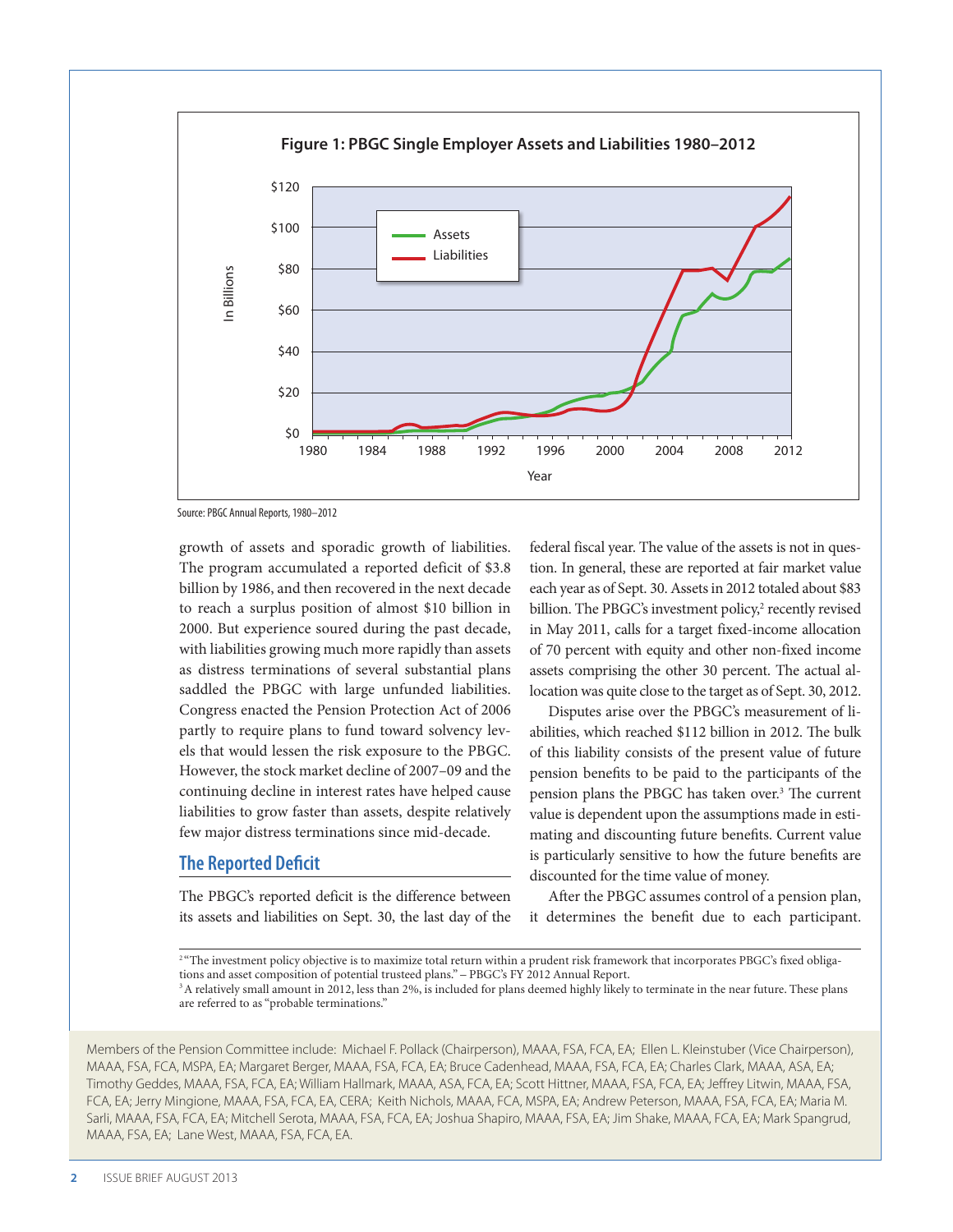Yet, after that benefit amount is finalized, the precise amounts that will be paid in the future are still uncertain. This uncertainty primarily revolves around two unknown factors: first, when will current workers actually retire and begin receiving benefits; and second, how long the participant (and possibly the participant's spouse) will live. For participants not yet in retirement status, the PBGC uses a table of expected retirement ages to estimate when payments will begin. To estimate how long these participants will receive benefits, the PBGC uses the mortality tables known as the RP-2000 Combined Healthy Male and Female Tables.4 These assumptions are not particularly controversial, and most observers deem these to provide reasonable estimates of the benefits that will be paid.

#### **Measuring the Liability**

Disagreement emerges when these future benefit payments are discounted to provide a present value as of the measurement date. The PBGC uses a survey provided by the American Council of Life Insurers to determine currently available annuity rates. With these annuity rates and the mortality assumptions noted above, the PBGC mathematically calculates the effective discount rate embedded in the annuity rates. For the federal fiscal year ended Sept. 30, 2012, this rate was 3.28 percent, down from 4.31 percent for the federal fiscal year ended Sept. 30, 2011.<sup>5</sup> The decline of this rate by 103 basis points in a year resulted in an increase of more than \$10 billion<sup>6</sup> in the PBGC liability measurement.

Measuring the present value of future benefits based on current annuity assumptions is intended to represent the amount needed to settle the PBGC's liabilities as of its financial statement date. While fully settling the PBGC obligation is regarded as an illustrative measurement, as the U.S. insurance market presumably lacks the capacity to underwrite the PBGC's level of annuities,<sup>7</sup> the Pension Committee believes the approach used by the PBGC produces a reasonable representation of the PBGC's current obligation and deficit.

There is a view that this measurement is too optimistic. Insurers include some premium for credit risk in their rates. Some critics suggest the interest rates used to measure the obligation should be based on relatively risk-free Treasury interest rates. However, insurers include a margin for profit and marketing expense that partially offset any credit risk premium. In addition, many actuaries and economists agree that the preferential tax treatment of Treasury securities and the illiquidity premiums<sup>8</sup> available in the financial markets allow for rates that are somewhat higher than Treasury rates when measuring pension obligations.

An alternative view is that the PBGC measurement is too conservative and that the PBGC measurement should be more comparable to corporate pension plans. The financial statements of corporate plan sponsors require pension obligations to be measured on a "settlement" basis, but allow the interest rate to be estimated using high-quality corporate bond yields (rated no lower than AA). On Sept. 30, 2012, the Citigroup Pension Liability Index was 3.9 percent, higher than the annuity rate used by the PBGC. However, the duration of the Citigroup index is approximately 20 years while the PBGC duration is approximately 11 years. Adjusting the Citigroup index to a duration comparable to the PBGC would reduce the interest rate to about 3.5 percent, much closer to the PBGC rate. But a difference is expected as corporate bond yields include a premium to compensate for defaults, which, appropriately, is not part of the annuity rates used by the PBGC. Furthermore, corporate sponsors typically find that if they annuitize pension obligations, the cost is more than the financial statement liability.

Unusual U.S. monetary policy, which is currently keeping interest rates low, suggests another perspective: that interest rates should be based on historic averages, under the assumption that interest rates will rise and return to what are regarded as more normal levels. In fact, Congress incorporated this approach in the 2012 legislative effort to provide funding relief for corporate pension plans (thereby raising tax revenue needed to offset unrelated infrastructure investment).<sup>9</sup> These plans currently use a rate derived from the 25-year average of corporate bonds. For a liability duration comparable to the PBGC's, this rate would be

<sup>8</sup> A significant portion of the spread of high-quality corporate bond yields over Treasury yields is seen as related to illiquidity. Illiquidity can be viewed as the potential that a security cannot be sold at the desired time without a loss in value. Investors who do not need the flexibility to sell the security at any time may earn an illiquidity premium (higher yield or return) over time.

<sup>4</sup> Each table is projected 10 years beyond the fiscal year end using mortality improvement Scale AA and set back one year. The tables are available at http://www.soa.org/Research/Experience-Study/Pension/research-rp-2000-mortality-tables.aspx.<br><sup>5</sup>PBGC used the 3.28% rate for the first 25 years and used 2.97% for years beyond 25. In FY 2011, the 4.31% was use

years and 4.26% was used beyond 20 years. For simplicity, this paper references only the rate for the initial period.

<sup>6 \$10.718</sup> billion per Statements of Operations and Changes in Net Position, Page 48, PBGC's FY 2012 Annual Report.

<sup>7</sup> Multiple large annuity purchases in 2012 demonstrated that the insurance market has greater capacity than previously thought, although whether this level is sustainable is uncertain. Furthermore, while aggregate transactions substantially increased, they do not yet approach the more than \$100 billion level of the PBGC obligation.

<sup>9</sup> Lower contributions to pension plans mean lower tax deductions and thus higher tax revenue.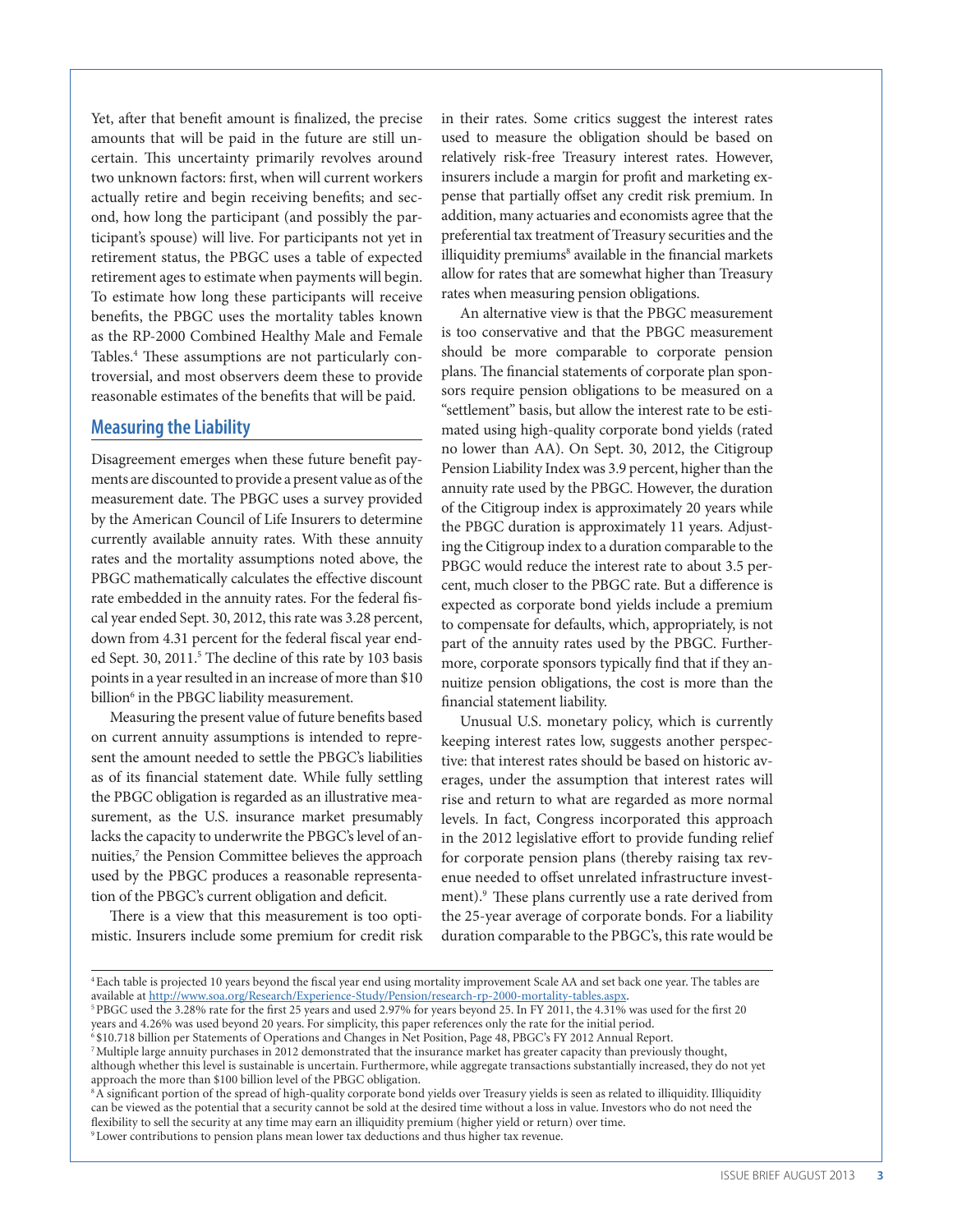approximately 6.2 percent at Sept. 30, 2012. Regardless of the level of future rates, using such a rate today would be inconsistent with market measurements and would not provide meaningful information about the current funded status of the PBGC program.

A different type of measurement could be useful if one recognizes that Congress included in the PBGC's mandate the responsibility to manage the assets and pay benefits when due. This suggests a measurement that would focus on the amount of assets needed to pay future benefits, assuming a certain return on assets. Measurements based solely on bond yields do not reflect anticipated growth in the portfolio and the resulting capacity for providing future benefits. This view suggests that the discount rate for measuring obligations should be based on the expected return of the assets in the PBGC trust funds. Because the trust funds are invested approximately 30 percent in nonfixed income assets that might be expected to earn a higher return than bonds, the discount rate would be higher than any bond rate.

Following this logic, the PBGC's deficit would disappear if obligations were measured using an expected return of 6.6 percent or higher. The PBGC investment portfolio has earned returns higher in recent years.<sup>10</sup> But these favorable returns were driven by appreciation on the fixed-income portfolio resulting from a long-term trend of decreasing interest rates. It might not be realistic to expect such large gains in the future.

Future investment gains, should they occur, would

immediately reduce future deficits as they are reflected in the market value of assets. But reducing liabilities by reflecting risk premiums before any higher returns actually occur understates the current value of the PBGC obligations and would be inconsistent with the way most financial statements are prepared.<sup>11</sup>

While the reported deficit is a reasonable representation of the PBGC's current funded status, changes in interest rates would change the deficit by affecting both liabilities and assets. The next section will explore these effects.

## **Effect of Changing Assumptions on PBGC's Reported Deficit**

Table 1 shows how the PBGC measurement of liabilities might change using different illustrative interest rates to discount future benefits.12 All amounts in the tables are expressed in billions.

Lowering the interest rate by 50 basis points to approximate the risk-free rate, would increase the PBGC's reported liabilities by about \$6.0 billion, as shown by comparing the first column of numbers with the second. On the other hand, by comparing the second column with the last column, if interest rates rise by 300 basis points, the decrease in reported liabilities would be \$26.5 billion—almost equal to the \$29.2 billion deficit currently reported by the PBGC.

Although the liability reduction indicated in Table 1 that would come with higher interest rates seems like a good-news scenario, let's consider what could

|                                                                                     | <b>Interest Rate</b> |         |         |        |        |  |  |
|-------------------------------------------------------------------------------------|----------------------|---------|---------|--------|--------|--|--|
|                                                                                     | 2.78%                | 3.28%   | 4.28%   | 5.28%  | 6.28%  |  |  |
| Present Value of Future<br><b>Benefits</b>                                          | \$111.6              | \$105.6 | \$95.2  | \$86.5 | \$79.1 |  |  |
| <b>Other Liabilities</b>                                                            | 6.5                  | 6.5     | 6.5     | 6.5    | 6.5    |  |  |
| <b>Total Liabilities</b>                                                            | \$118.1              | \$112.1 | \$101.7 | \$93.0 | \$85.6 |  |  |
| Dollar amounts are expressed in billions. PBGC's reported values are shown in bold. |                      |         |         |        |        |  |  |

#### **Table 1: Estimated Effect of Changing Interest Rate on Reported Liabilities**

<sup>10</sup> Total return for 2012 was 12.6%. The three and five year returns are 9.9% and 7.1%, respectively.

<sup>&</sup>lt;sup>11</sup> The PBGC is a government corporation that prepares financial statements in accordance with Generally Accepted Accounting Principles. The Federal Accounting Standards Advisory Board, which issues Federal Accounting Standards, requires pension benefits be discounted with the rate on marketable Treasury securities. The Financial Accounting Standards Board, which sets accounting standards for private entities in the U.S., requires discount rates to reflect high-quality fixed-income rates. The Government Accounting Standards Board allows state and local governments to use discount rates that reflect the expected return on assets.

<sup>&</sup>lt;sup>12</sup> We discounted the actual cash flows associated with the present value of future benefits for the plans trusteed by the PBGC at the indicated rates for the first 25 years and the indicated rate less 31 basis points beyond 25 years. We assumed that the plans pending takeover by the PBGC and the probable terminations have the same duration as the currently trusteed plans.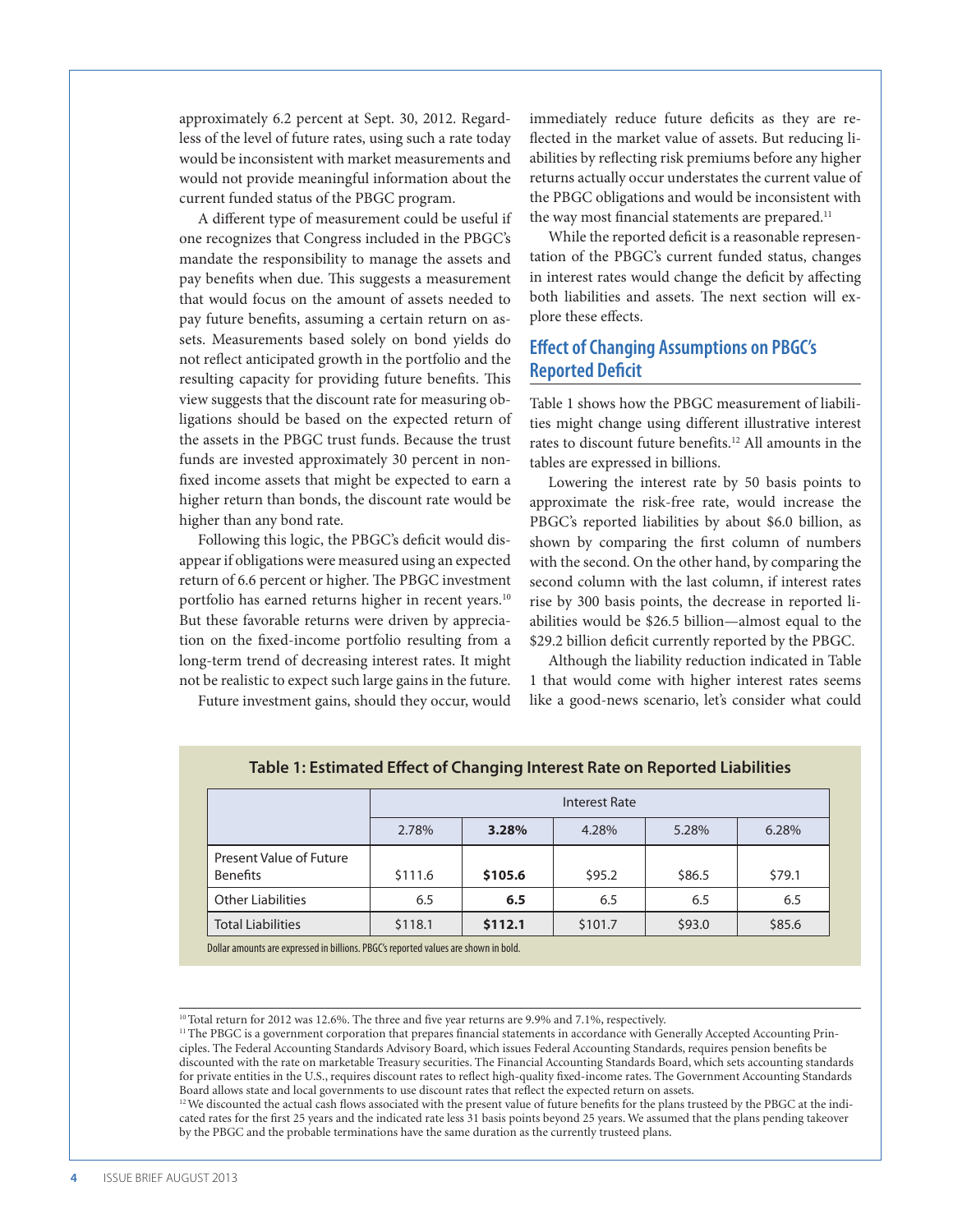happen to the assets in the PBGC trust funds. First, we assume interest rates return to levels more consistent with historic averages. Second, we assume rates remain steady at current levels.

Thirty percent of the PBGC's investment portfolio is in non-fixed income investments, mostly equities, which generally do not demonstrate a strong correlation to interest rates. It can be argued both that increasing interest rates would cause a decline in equity values, as well as increasing rates would cause an increase in equity values. For simplicity, no correlation assumption was made for this illustration, and thus the value of non-fixed income investments would remain unchanged.

The fixed-income portion of the trust funds is easier to address. These investments have a direct correlation to changes in interest rates measured by the duration of the investment portfolio. The PBGC reports that the duration of the fixed-income portfolio is 9.3 years, somewhat shorter than the 11.4 years of the liabilities. Using this duration, we can estimate the change in value of the current portfolio if interest rates were to increase (Table 2).

The next step is simply to combine the assets and liabilities based on the estimated changes to determine the theoretical deficit.

The relatively optimistic picture that comes into view when looking only at liabilities with increasing

interest rates is altered when the effect on investments is combined with the lower calculated liabilities. Increasing interest rates would improve the outlook for the PBGC, but would not cause the deficit to disappear. The estimates in Table 3 show that an immediate increase in interest rates of 300 basis points would reduce the reported deficit by about 45 percent to \$15.9 billion—still a very substantial sum.

If interest rates remain relatively stable at current levels, the fixed-income portfolio of the PBGC trust fund would be expected to provide a return consistent with current bond rates. The total return on the fixedincome investments would likely be the expected yield to maturity of the securities. According to the PBGC's FY 2012 Annual Report, the yield to maturity on the current portfolio is 2.7 percent, less than the interest rate of 3.28 percent used to calculate liabilities. This means that the equity portion of the portfolio would have to earn at least 4.6 percent in order for the total portfolio to earn 3.28 percent. However, the equity portion of the portfolio may perform better than this, and if for instance, the equity portfolio earns 8 percent, the total portfolio would earn approximately 4.3 percent. If liabilities were calculated at this rate with assets at current market values, the reported net position would be a deficit of approximately \$18.6 billion.

|                               | Interest Rate |        |        |        |  |
|-------------------------------|---------------|--------|--------|--------|--|
|                               | 3.28%         | 4.28%  | 5.28%  | 6.28%  |  |
| Fixed Income Assets (70%)     | \$58.1        | \$53.1 | \$48.7 | \$44.8 |  |
| Non-fixed Income Assets (30%) | 24.9          | 24.9   | 24.9   | 24.9   |  |
| <b>Total Assets</b>           | \$83.0        | \$78.0 | \$73.6 | \$69.7 |  |

#### **Table 2: Estimated Effect of Increasing Interest Rates on Asset Values**

Dollar amounts are expressed in billions. PBGC's reported values are shown in bold.

#### **Table 3: Estimated Deficit at Various Interest Rates**

|                          | Interest Rate |         |         |         |  |  |
|--------------------------|---------------|---------|---------|---------|--|--|
|                          | 3.28%         | 4.28%   | 5.28%   | 6.28%   |  |  |
| <b>Total Liabilities</b> | \$112.1       | \$101.7 | \$93.0  | \$85.6  |  |  |
| <b>Total Assets</b>      | 83.0          | 78.0    | 73.6    | 69.7    |  |  |
| Deficit                  | (529.1)       | (523.7) | (519.4) | (515.9) |  |  |

Dollar amounts are expressed in billions. PBGC's reported values are shown in bold.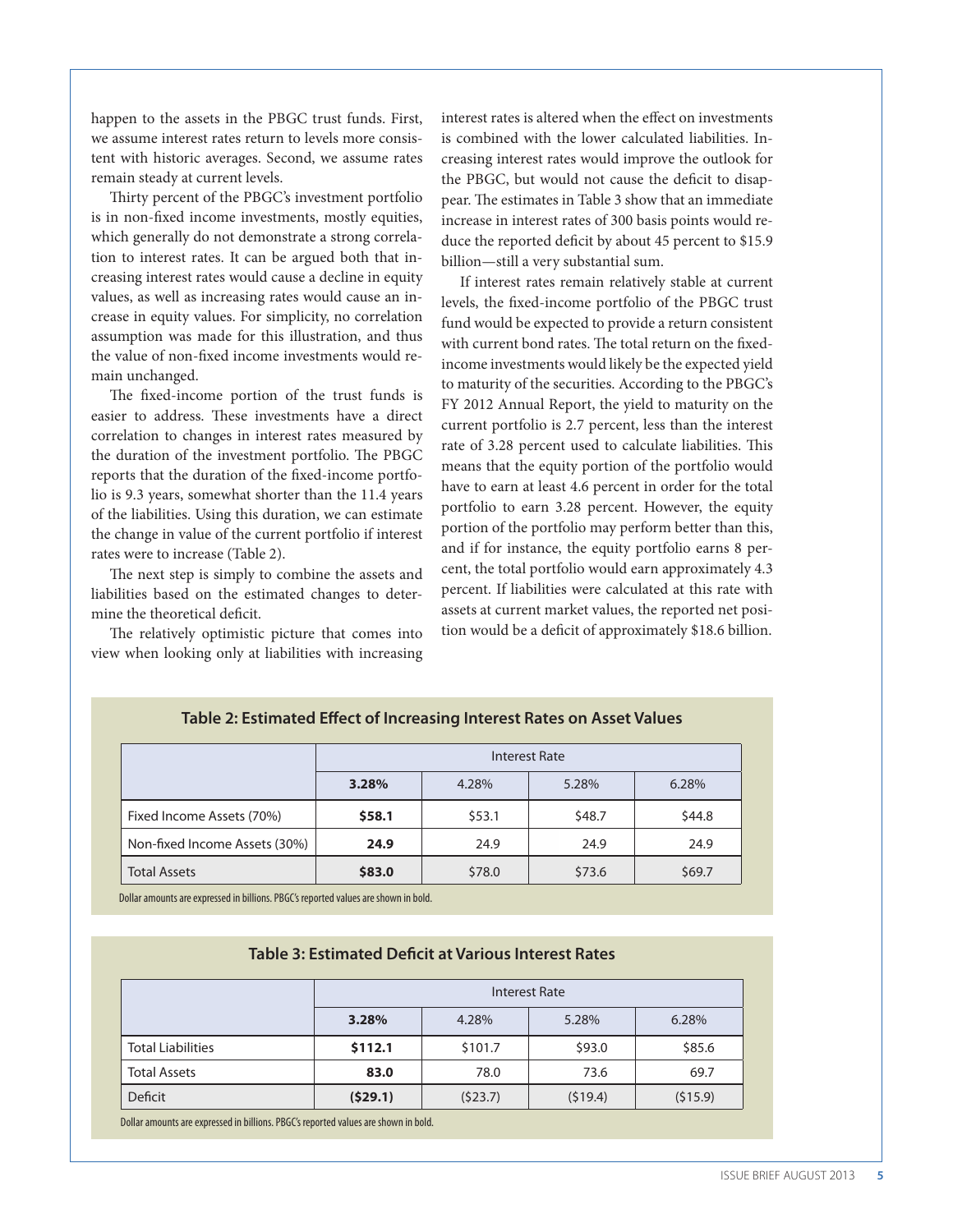#### **Future Dangers**

The PBGC faces two significant future financial dangers. First, PBGC premiums may not be sufficient to cover the costs of future plan terminations. The "underwriting gain or loss" is the term PBGC uses to describe its experience other than investments and actuarial adjustments. The underwriting gain or loss is equal to the premium income reduced by all administrative expenses and the unfunded liability of plans that it takes over in distress terminations during the year.

The PBGC's surplus was wiped out by massive underwriting losses in 2002-05 of \$31.7 billion, primarily the result of several large-plan terminations in the airline and steel industries. Since 2005, the underwriting experience has been much better, with total gains of about \$11.3 billion.

Underwriting experience is difficult to predict. Past losses appear to be more related to the decline of specific industries than to the general economic cycle. The recession of 2007-09 has not precipitated large underwriting losses, although losses came perilously close. Major bankruptcies occurred in the automotive and airline industries but did not result in losses when plan sponsors and creditors agreed to maintain pension plans after bankruptcy.

The PBGC's FY 2012 Annual Report shows the potential exposure to future terminations approaches \$300 billion with approximately 85 percent of this exposure concentrated in three sectors: manufacturing, transportation, and services. Should one or more of these economic sectors experience downturns that result in distress plan terminations, underwriting losses could increase dramatically despite the recent increase in premiums.

A second serious danger to the PBGC's financial viability is the declining number of defined benefit plan sponsors. As plan sponsors close and freeze plans, the PBGC's premium base gradually declines. Sponsors of frozen plans are considering exit strategies under which they may offer lump-sum distributions or purchase annuities, and ultimately terminate their plans. Lump sums and annuity purchases reduce PBGC premium income, and when plans terminate, PBGC premiums cease. Even if the sharply higher

PBGC premiums<sup>13</sup> legislated in 2012 prove sufficient to cover the cost of future terminations, the total premiums collected are unlikely to fund the existing deficit with the premium base eroding.

#### **The Future Deficit**

The PBGC's future deficit will be influenced by multiple factors but primarily the level of interest rates, the actual return on the assets, and underwriting experience.

Rising interest rates would have a favorable effect on liabilities, but are unlikely to eliminate the significant deficit. Stable interest rates or further declines in interest rates could perpetuate the deficit, perhaps causing it to grow further. Any changes in interest rates will have an offsetting effect on asset returns as described earlier. Equity returns could enhance or hold back overall portfolio returns and thereby lower or raise the deficit, but, with only 30 percent equity exposure, even favorable returns are unlikely to eliminate the deficit.

Underwriting risk remains significant. The massive losses of 2002-05 occurred a few years after the recession of 2001. Similar underwriting losses have not developed from the recession of 2007-09, but the horizon looks cloudy. Funding ratios of corporate pension plans have declined.<sup>14</sup> The economic recovery has been slow. The potential exposure to loss is increasing, with large amounts of risk concentrated in a few industries. The required contributions of plan sponsors are temporarily decreasing rather than increasing due to funding relief granted through the higher interest rates enacted in 2012 by the MAP-21 legislation.

Information on future claims and deficits is sparse. The most common source is the PBGC Exposure Report in which the agency provides an actuarial evaluation of its projected future financial status based on modeling of future claims, premiums, investment returns, and other factors. Results from the report are referred to below, but the Academy Pension Committee has not reviewed the Pension Insurance Modeling System (PIMS) methodology or assumptions that produced these projections. Concerns regarding the reliability of the PIMS led Congress to require the PBGC to obtain an annual independent review of the PIMS.<sup>15</sup>

14 The Milliman 100 Pension Funding Index declined from 105.3% in 2007 to 70.5% in July 2012 but has recently improved to 89.7% in July 2013. The Mercer index of S&P 1500 pension sponsors had comparable measures.

<sup>&</sup>lt;sup>13</sup> Premiums have grown from \$1 per participant in 1976 to \$42 per participant today and will increase to \$49 in 2014. The variable rate premium of 0.9% assessed on any unfunded liability further increases the total premium for any pension plan that is not fully funded. These variable rate premiums will double to 1.8% in 2015. Both the flat rate and the variable rate premiums are indexed to inflation beyond 2014.

<sup>&</sup>lt;sup>15</sup> The annual peer review requirement was enacted in 2012. The first peer review is not yet complete.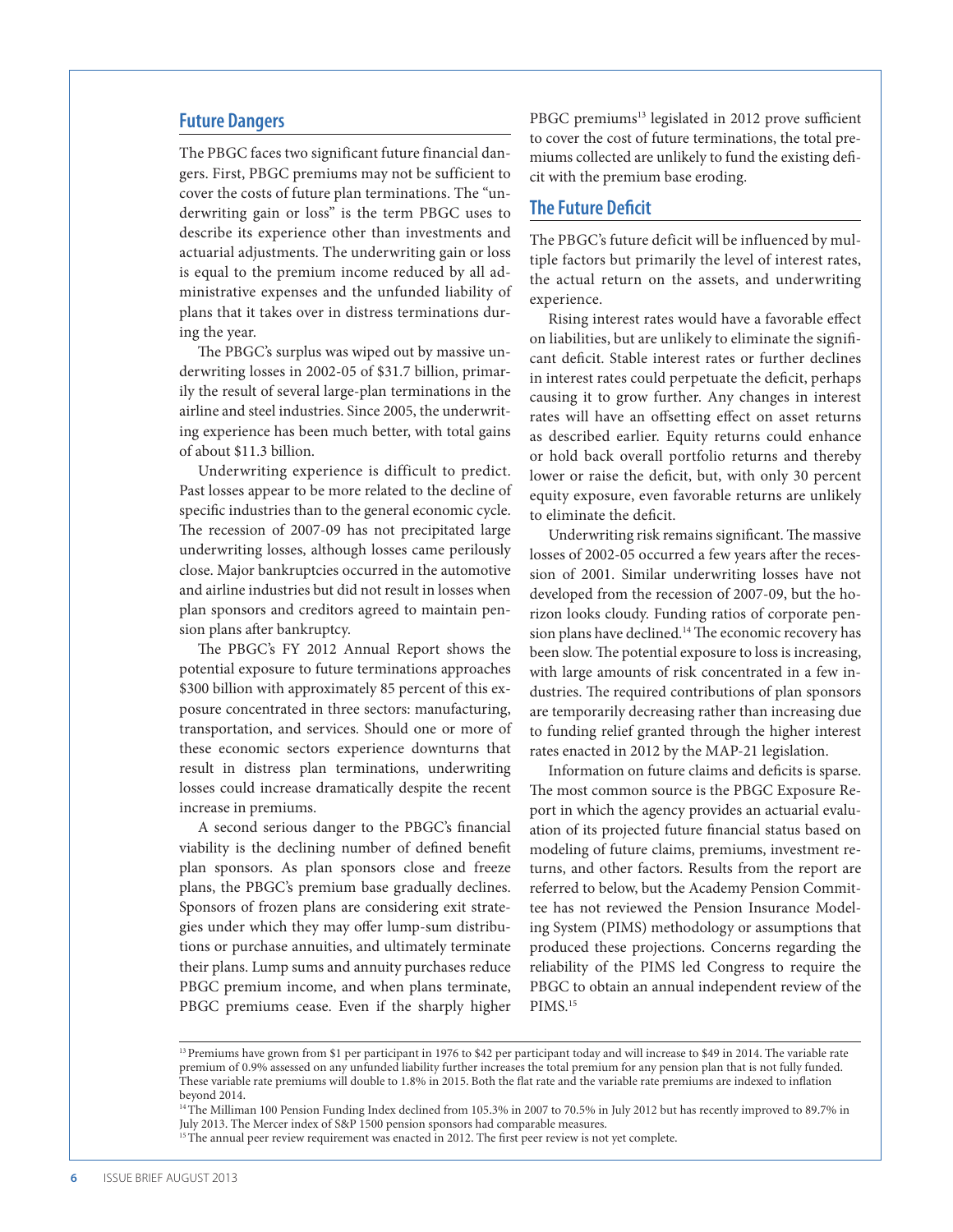The PBGC's Exposure Report shows potential new claims during the next 10 years ranging from \$14 billion to \$55 billion with a mean amount of \$34 billion.16 Premium projections over the same period range from \$19 billion to \$36 billion with a mean of \$27 billion.

Gradually increasing interest rates, a strong U.S. economy that boosts profits and reduces the incidence of bankruptcies, a strong stock market that improves funded ratios of private pension plans and the PBGC, and a significant increase in premium income resulting from the MAP-21 premium rate increases would make the current PBGC deficit an unpleasant memory by the end of this decade. That scenario could even eliminate the PBGC deficit – the PBGC's Exposure Report shows a deficit of only \$1 billion in 2022 under the 85th percentile of results (the most favorable). However, the majority of future projections in the PBGC Exposure Report show the deficit will remain significant or increase from current levels.

#### **Are Urgent Changes Needed?**

By any reasonable measure, the PBGC has and will continue to have a significant deficit even if interest rates return to historical levels. Funded ratios significantly less than 100 percent present serious concerns about the viability of the program. But there is not an immediate crisis or liquidity concern. The current assets of the PBGC are sufficient to pay benefits for many years. If the investment portfolio earns the 3.28 percent assumed in the liability calculation, the assets are sufficient to pay projected benefits for more than 15 years disregarding premium income and additional plan terminations. With no investment earnings or premium income, the assets are still sufficient to pay benefits for more than 12 years.

Despite a severe financial crisis, a slow recovery, substantial declines in interest rates and a decade of lackluster equity returns, the PBGC-reported funded ratio has been holding above 70 percent (Figure 2). The PBGC Exposure Report projects that this funding ratio could range from 60 percent to 100 percent in 10 years with the mean ratio about 76 percent.<sup>17</sup>

Though the issues surrounding PBGC's deficit are serious, immediate action is not necessarily needed. Substantial premium increases are now in place, which will aid the PBGC's cash flow. Significant depletion of the PBGC's assets is unlikely to occur for many years. Nevertheless, the ultimate ability of the PBGC to ac-



Source: PBGC Annual Reports, 1980–2012

<sup>16</sup> The range is based on the 15th and 85th percentiles of a stochastic projection

<sup>17</sup>The Exposure Report provides the 15th percentile, mean, and 85th percentile projections of assets, liabilities, and net position separately for each item. The 15th percentile for liabilities may not coincide with the 15th percentile for assets, thus the range cited above is approximate.